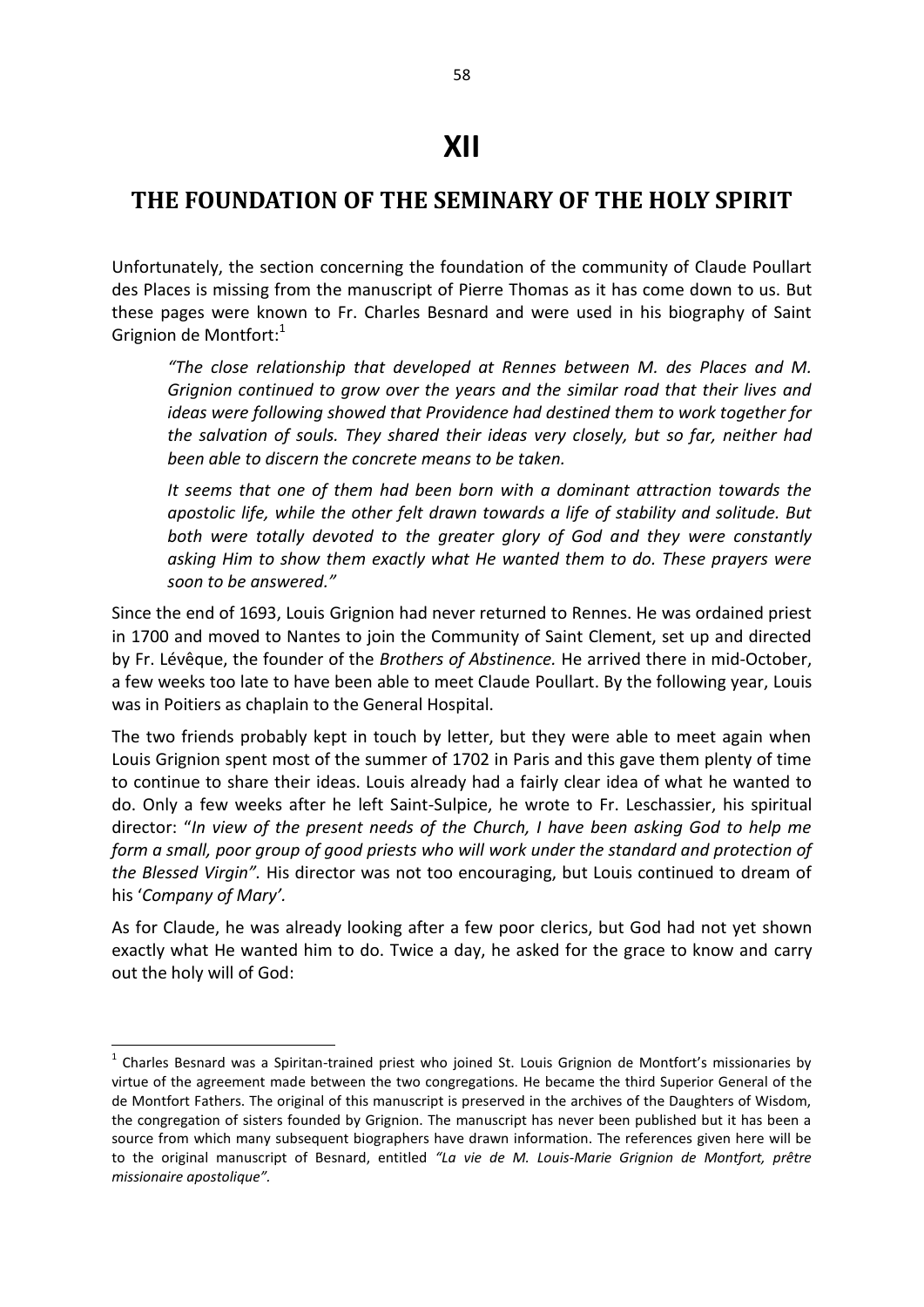*"M. des Places had the feeling that God wanted him to find priests for his sanctuary who would be teachers and guides for His people. He also understood that in order to succeed, there was nothing better he could do than continue to help the poor scholars to survive and pursue their studies. But he was not just concerned for their material welfare; he decided to bring them together in a room where he would go from time to time to instruct them and watch over them, as far as his life in the college would allow.* 

*"He told his confessor about this plan and received his approval. The principal of the college went even further: he promised to help Claude with this excellent work by giving a part of what was left over from the dining room of the seminary to help the poor clerics".<sup>1</sup>* 

Long before his retreat of conversion, Claude knew that God wanted to use him *"for the holiest and most religious works".* From the start of his second year in theology, he was begging God to let him know more exactly what he had to do, and he began to see his way forward with greater clarity. He was destined to be either a missionary or a martyr; his vocation would be to form future priests and he would respond to this call by continuing to help the poor scholars both materially and spiritually. His immediate plan was "*to bring together four or five poor clerical students whom he would try to look after, without making too much fuss about it".<sup>2</sup>*

Fr. Mégret had been the Principal (today, we would call him the bursar) of the Collège Louis le Grand for the last 18 years. The enemies of the Jesuits claimed that he could not understand Latin; but they must have recognised his wonderful efficiency in running the material side of the college and the seminary where the students lived. They were not able to hide their admiration, nor their jealousy and they concluded that he was doing more "harm" to the University than his confreres who were so endowed with knowledge and educational skills! Confident that Fr. Mégret would continue to support him, Claude was able to plan the development of his work more clearly without being reckless.

In 1703, Grignion de Montfort made another visit to Paris in late April. Charles Besnard gives an account of the meeting:

*"At that time, M. de Montfort was also thinking about another project which was close to his generous heart. The idea was to look for priests who would share his vision and bring them together to form an apostolic group. He liked to think of himself as a servant of God who would join with these men in their missionary work. Although he still did not know the time, the place and the way in which all this could be brought about, he felt certain that this was what God wanted him to do.* 

*He decided to turn to Claude Poullart des Places to make these plans a reality. He went to see him and suggested that he join him as one of the founders of this project. Claude replied with his usual candour:* 

<sup>1</sup> Besnard p. 103.

 $<sup>2</sup>$  Koren: p. 149.</sup>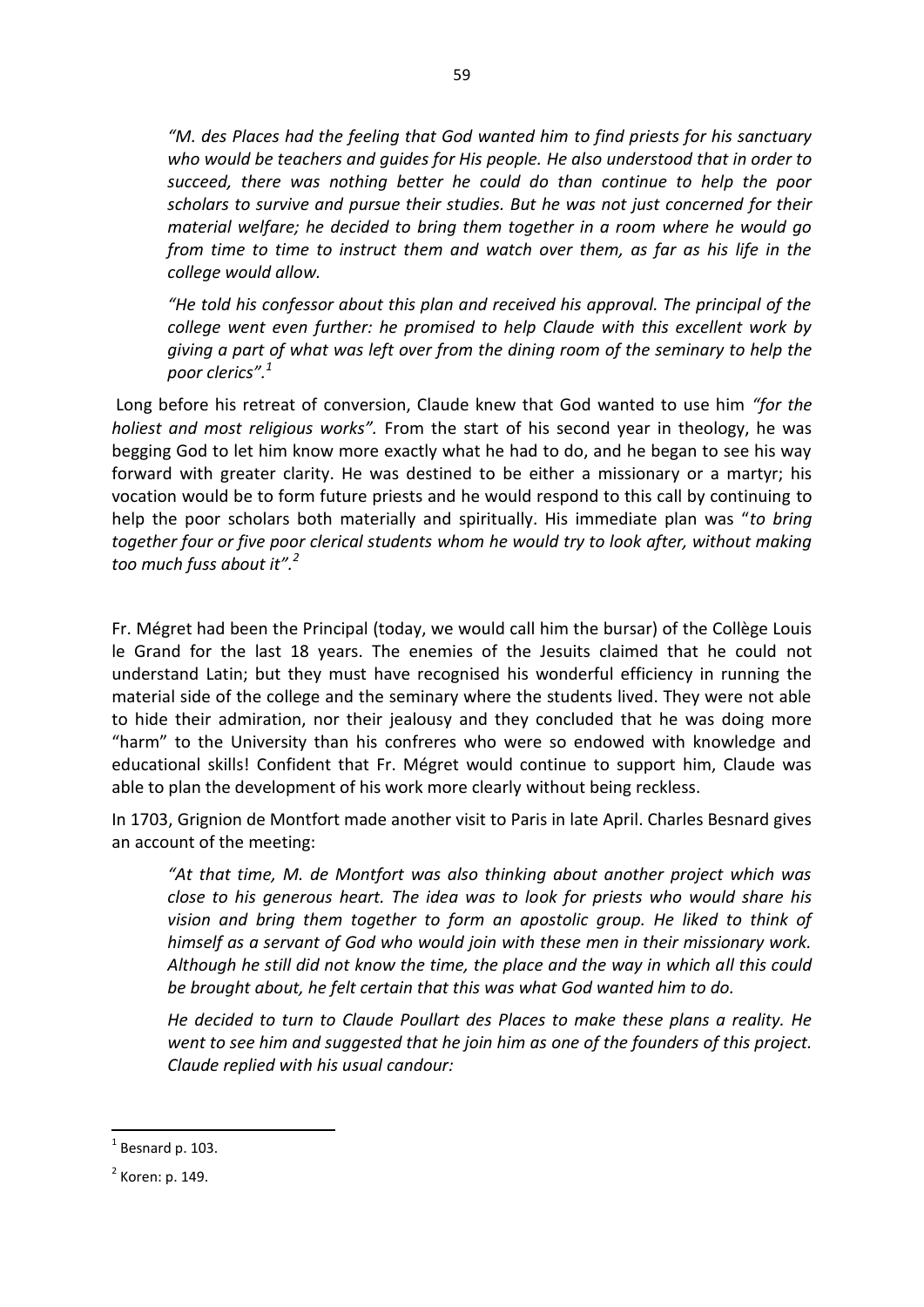*'Personally, I don't feel attracted to the missions, but I know what good can be done by them so I want to commit myself seriously to your plan. You know that for some time now I have been trying to help the poor students so that they can continue their studies. I know several excellent young men who, because of poverty, are not able to develop their talents which would be so useful to the Church. I would like to help by gathering them together under one roof and I am convinced that this is what God wants me to do. Several people whose opinion I value have encouraged me to go ahead with this work and one has given me hope that he will be able to help financially.* 

*If, by God's grace, I succeed in this, you will have your missionaries: I will train them for you and you will put them to work. In this way, both of us will be satisfied!'*

*"This was the outcome of their conversation and it marked the beginning of the close cooperation and mutual help that has always existed between the Mission of Fr. de Montfort and the Community of Fr. des Places." <sup>1</sup>*

∞

Claude had already found the house to which he refers above. It was at the corner of rue des Poirées and rue des Cordiers, very close to the Collège Louis-le-Grand. The rue des Poirées started almost opposite the main door of the College. After about 40 metres, it made a right angle turn to the left and then joined the rue des Cordiers. It was used for parking by the many carriages which arrived each day at the College with students and visitors. After classes finished, the street soon became an impromptu debating hall for the departing students, often very strident. As the road was quite wide and unfrequented, they were able to continue with their arguments in the middle of the street, which would have been impossible in the adjacent rue Saint Jacques without getting run over by the barrows which hurtled down the road at great speed. It was in a room on the rue des Poirées, only a few yards from the Jesuit house, that Pascal wrote his *"Provinciales".* 

The rue des Cordiers, which since the end of the  $19<sup>th</sup>$  century has been occupied by the Faculty of Science, went in a straight line between the rue Saint-Jacques, the College of Cluny and the rue de Sorbonne. On the south side of the rue des Cordiers was the famous Dominican convent of Saint-Jacques; this was why the Dominicans came to be known throughout France as the 'Jacobins'. Amongst the illustrious men who had lived in this convent were Sts. Dominic, Albert the Great and Thomas Aquinas.

The house which would be the cradle of the Congregation of the Holy Spirit was mid-way between the Hôtel Saint-Quentin and the Collège Louis-le-Grand, at the corner of the large square where the rue des Cordiers and the rue Saint-Jacques met.

The front of the building, where the old sign of '*Nom de Jesus'* has been replaced by '*Le Gros Chapelet',* gave on to the rue des Cordiers*.* The *Gros-Chapelet* comprised two basements superimposed on one another, two rooms on the ground floor, four stories with three bedrooms and an attic. The corridor on the ground floor opened onto a small courtyard,

 $<sup>1</sup>$  Besnard, pp 103-104.</sup>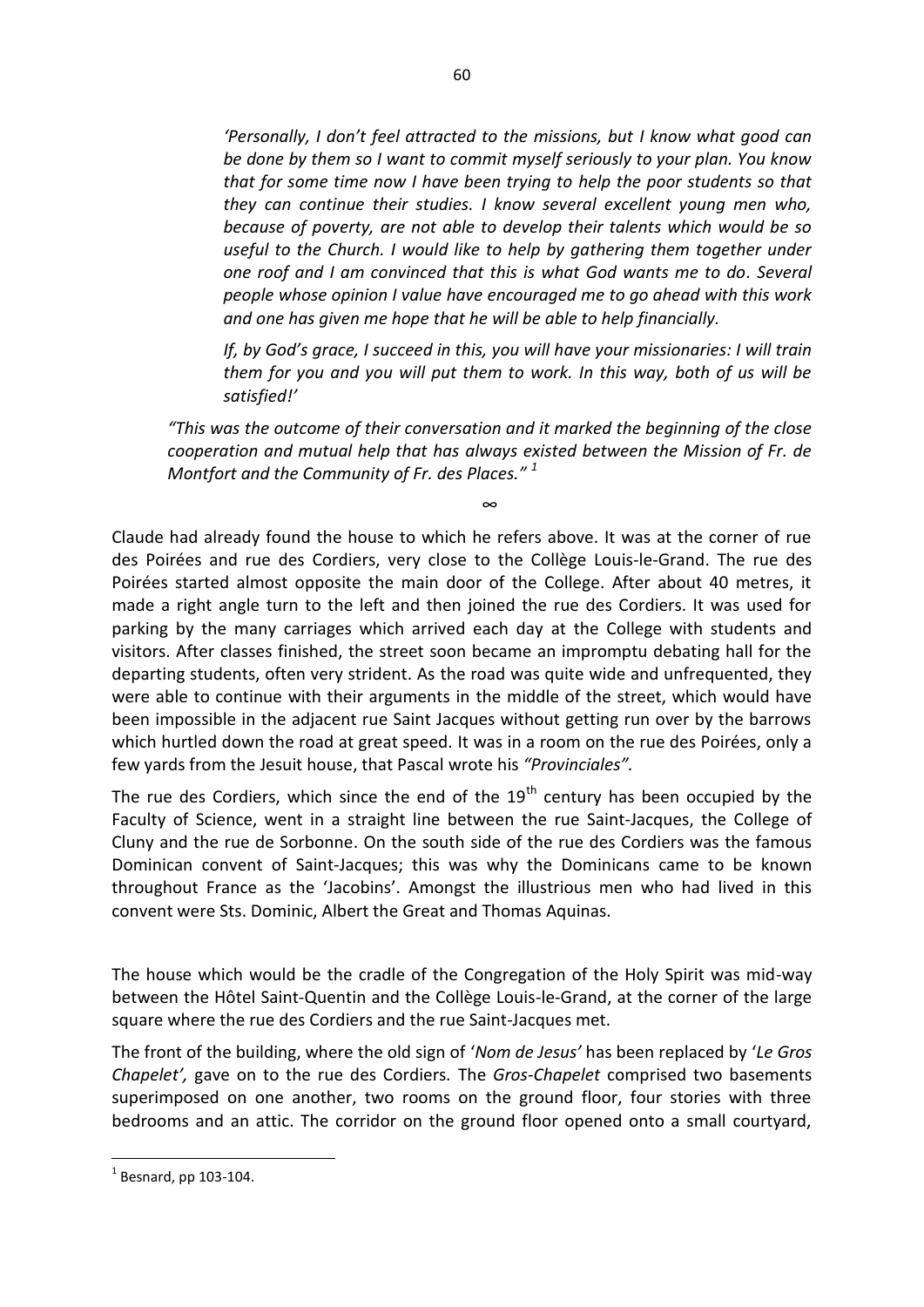with a door onto the rue des Poirées. This is why in one legal document, Claude gives the address as 'rue des Poirées' whereas all the others situate it in the rue des Cordiers where the front door was to be found.

The Gros-Chapelet building was owned by Anne and Renée Peschenard, daughters of Nicolas Peschenard, the senior surgeon to the Queen Mother. These women had also inherited a much larger property with its carriage entrance situated on the rue Saint-Jacques, under the sign of *"Rose-Blanche",* almost facing the chapel of the Jesuit College*.*  With its five main buildings, arranged around a courtyard and a well, the *Rose-Blanche* was certainly an imposing structure; the Peschenard family called it the '*Big House',* as opposed to the *'Small House'* which was how they referred to the *Gros-Chapelet.* A corridor under the building at the end of the central courtyard led to the small courtyard of the *Big House*. From there, one door gave onto the *rue des Poirées* and another onto the courtyard of the *Small House.* These details were important for anyone renting the *Gros-Chapelet.* 

These two houses of the Peschenard sisters, between the Sorbonne and the Collège Louisle-Grand, right in the centre of the University area, were given over to housing students. This must always have been in the minds of the architects because, apart from the ground floor, there were more than 50 bedrooms, each with its own chimney. The number of tenants was more than 100. The richest students rented an individual room; some of them even had their own horse and carriage. The poorest had to make do with a bed in a dormitory, as did the students of Louis-le-Grand and all the other hostels.

The Peschenard sisters, who lived at Saint-Germain-l'Auxerrois, rented out their houses to landlords. These then sublet the available rooms, often following the recommendation of the Jesuits. Since the  $16<sup>th</sup>$  century, these two houses were, to an extent, dependencies of the College. In 1582, a young student arrived in Paris called François de Sales. The Jesuits "*found him accommodation in the "Rose-Blanche" on the rue Saint-Jacques".* And it was in the same building, around 1650, under the guidance of Fr. Jean Bagot, that François de Montmorency Laval, François Pallu, Henry Boudon, Vincent de Meur and several others set up the little association of *"Bons Amis"* (Good Friends)*,* out of which was to emerge *the Society of the Foreign Missions (MEP).* 

The landlords of the *Gros-Chapelet* in 1703 were François Guidamour and his wife, Marguerite Valtet. One can presume that on his visits to the young students lodging with them, Claude Poullart must have made their acquaintance and, from time to time, asked them for more rooms for the four or five young men whom he looked after financially. They must have shown sufficient sympathy for him to hope that the house would provide the stability and possibility of expansion which was so important for the work, a project which, for the moment, he kept to himself.

∞

Each day, Claude would visit the students to look after their spiritual and material needs. When he called them together for a meeting, he would invite some others with whom he was in touch to join them. When the leftovers of the Jesuits were more then they needed, they would share the food with these other guests. They were 'external' members of the group, but as soon as the Guidamours had another room vacant, two or three of these externals would move in to join the others.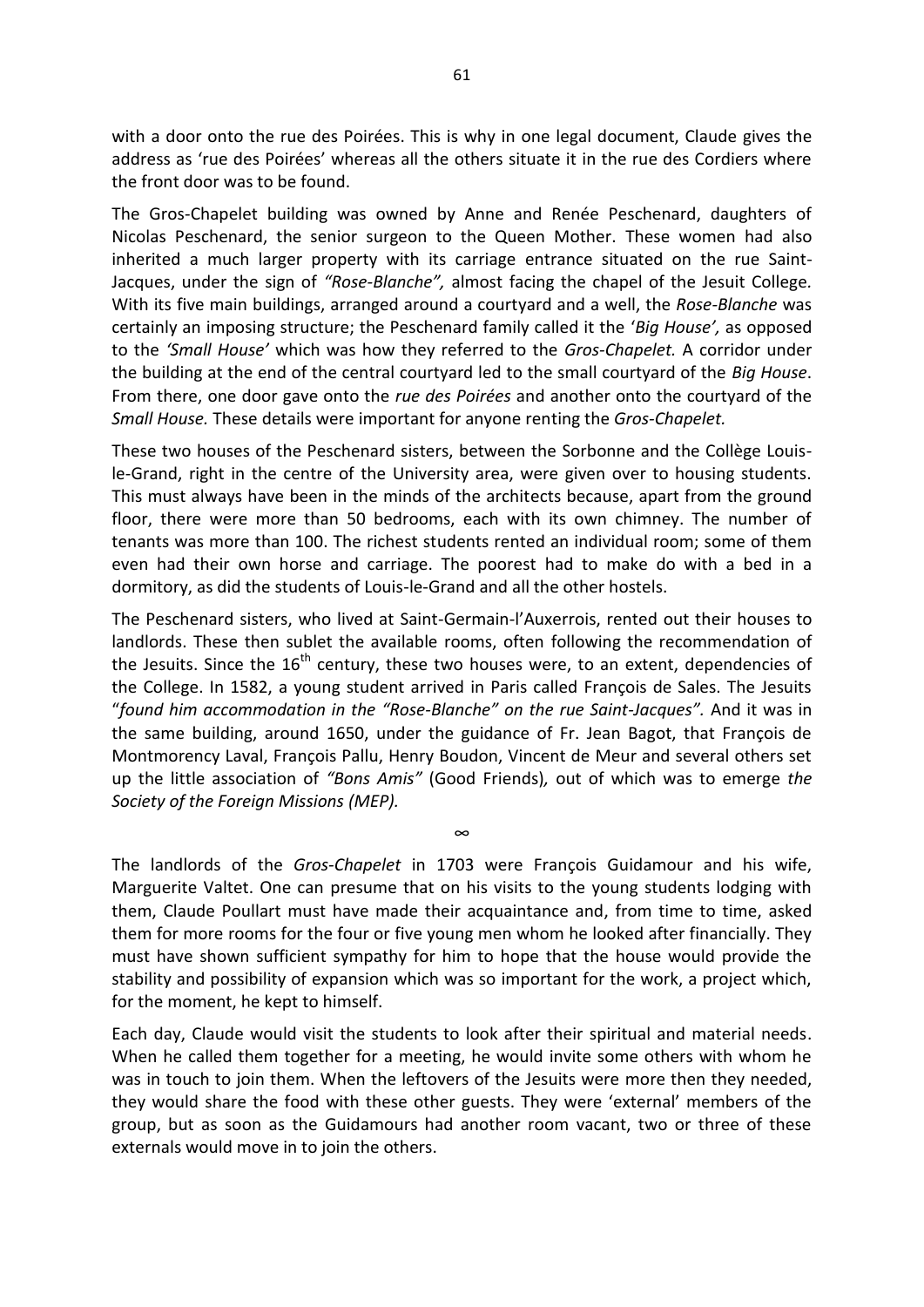When they were about twelve in all, it was the students themselves, according to the *Gallia Christiana<sup>1</sup>*, who expressed the wish to set up this small group as a clerical community. This was going far beyond the current vision of their benefactor, Claude Poullart des Places, but it was good to see that it was they themselves who wanted to take this initiative. It must have been encouraging for Claude, and reassuring for the Jesuits to see that their support for the initiative of their young theology student was not misplaced.

An old Register, preserved in the General Archives of the Spiritans at Chevilly-Larue, throws more light on these events:

*"On the feast of Pentecost, 1703, M. Claude-François Poullart des Places, while still an aspirant to the priesthood, began the establishment of the so-called Community and Seminary consecrated to the Holy Spirit, under the invocation of the Blessed Virgin conceived without sin".<sup>2</sup>*

That year, the Feast of Pentecost, fell on May  $27<sup>th</sup>$ . On the morning of the day before, the Jesuits assembled their students in the chapel and prepared them for the celebration of this great feast with a solemn exhortation. In the afternoon, as there were no classes that day, Claude and his 'poor clerics' got themselves ready for their consecration on the following day:

"*The inaugural ceremony took place in the Church of Saint-Etienne-des-Grès, at the feet of the statue of Our Lady of Good Deliverance in a side chapel. This statue was very popular with students at that time….It was in this silent and little known chapel, on the feast of Pentecost, that the first members of the community knelt down together, led by the person whom they loved as their best friend and their father.* 

*"This grace-filled day was preceded by a preparatory retreat, preached by Claude Poullart des Places. The subjects of his talks were humility, self-denial and zeal for souls. He told them that God had drawn them out of dust to make them princes of his people and apostles of his Church; so in accepting such an honour, they must recognise their unworthiness and understand that these words of the Lord apply, above all, to themselves: "He sent me to bring the Good News to the poor". They were twelve in number and this underlined the apostolic character of their vocation. There was no great external ceremony for this first consecration of themselves to the Holy Spirit and the Immaculate Virgin; they were the little flock that Jesus told not to*  be afraid. These young men pronounced their commitment with all their youthful *enthusiasm, undertaking to prepare the ground in the neglected corners of their Father's field.* 

*The day was brought to an end with a fraternal meal around the table of their simple dwelling. The mustard seed had been planted and the Holy Spirit, by his breath,* 

<sup>1</sup> *Gallia Christiana* vol. VII, 1744, col 1042. This was a collection of details about the dioceses and personnel of the Church in France which continued to be published from the  $16^{th}$  to the  $19^{th}$  century.

<sup>2</sup> Arch. C.S.Sp. "*Registre des Associés".* This Register was only started in 1734, but the details about the foundation were copied from an earlier one.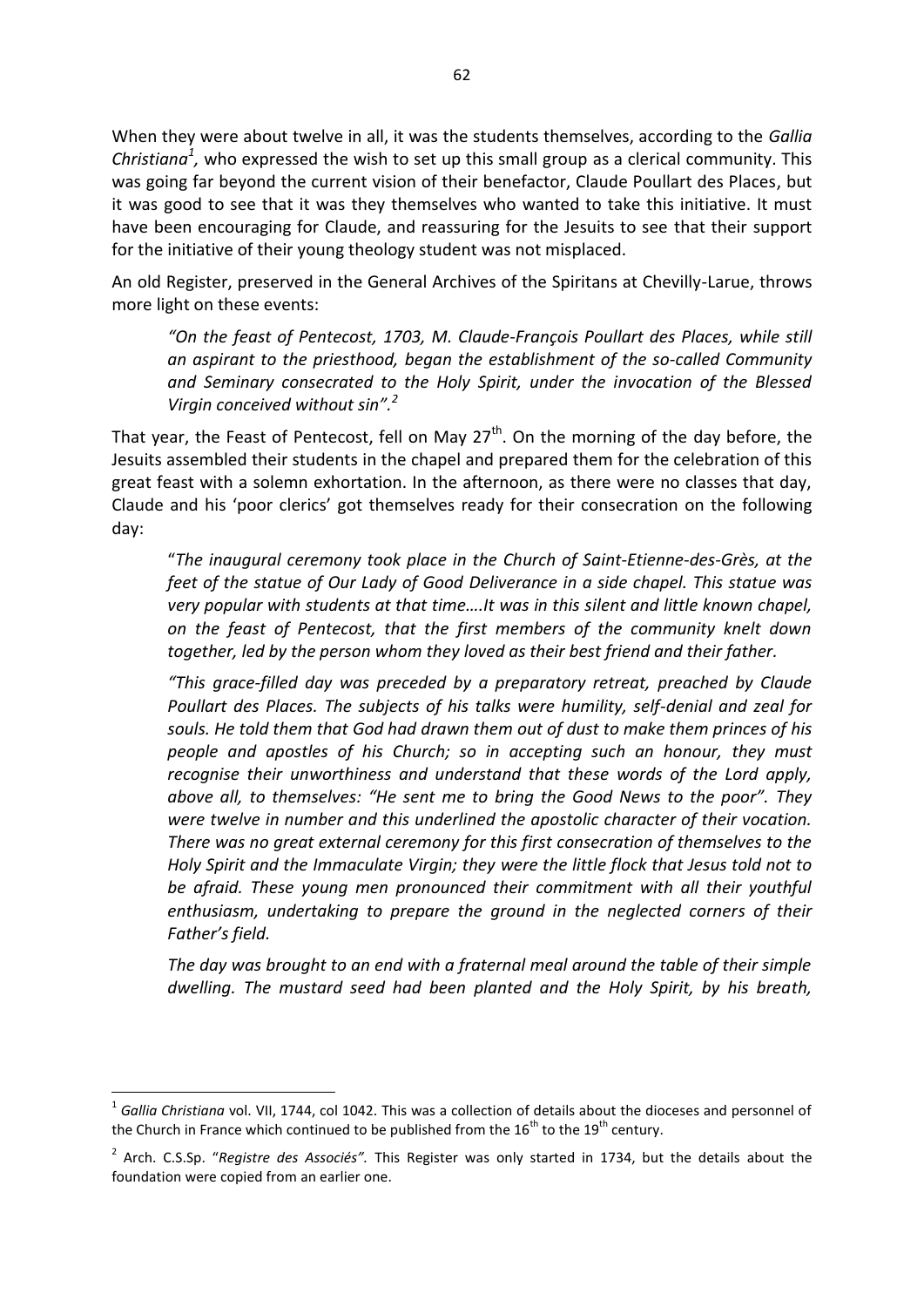*would transform it into a great tree, capable of taking the fruits of salvation and sanctity to the ends of the world."<sup>1</sup>*

While the above account from Henri Le Floch, is partially imaginative, it is probably quite close to what actually happened; there was surely some oral tradition that was passed on by the first disciples of Poullart des Places, explaining the unbroken devotion of the Spiritans to the Black Virgin of Paris.<sup>2</sup>

In the month of May, Louis-Marie Grignion de Montfort was ministering to the sick in the Salpêtrière Hospital in Paris. Because of their close friendship and the promise Claude had made him a few weeks earlier to prepare his missionaries for their work, it is more than likely that Louis-Marie was also present at the birth of the Community of the Holy Spirit. It is equally likely that some of the Jesuits, whose spiritual and material support were so crucial to the success of Poullart's initiative, were also present. They were surely praying for these poor students to whom the Jansenists would give the nickname of *"The un-weaned babies of the Jesuits"*!

The little community grew very rapidly. From 1704, all the rooms of the *Gros-Chapelet* were occupied by the poor students. But a great advantage of the *Small House* was that it belonged to the same owners as the *Large House* next door*,* so when the first became too small, they could overflow into the adjacent building and a connecting door could be opened. They were also able to find a large room there which could serve as the community common room.

∞

Most of the students in the house were very young. We have already met Jean-Baptiste Faulconnier; he joined the community of his benefactor from Pentecost, 1703. Then there was René Jean Allenou de la Ville-Angevin, a young man of 16 who came from the diocese of Saint-Brieuc; he was later to adapt the rule of the community of Poullart des Places for the Daughters of the Holy Spirit. Pierre Thomas, the future biographer of Claude, entered the community in March 1704 at the age of 17. He came from Saint-Sever du Calvados in the diocese of Coutances. Pierre Caris arrived in October of the same year; he was the bursar for the poor scholars for the next 50 years. Most probably, Joseph Hédan of the diocese of Saint-Malo also entered in 1704; he was eventually one of the first missionaries of Grignion de Montfort's *Company of Mary.* 

From early on, perhaps from the very beginning, Claude had a collaborator called Jean Le Roy. He came from Gourin, a parish close to the Abbey of Langonnet<sup>3</sup> and as he was already well advanced in his theological studies, he was ordained priest in 1705.

<sup>1</sup> Henri Le Floch c.s.sp. *»Claude-François Poullart des Places, fondateur du Séminaire et de la Congrégation du Saint-Esprit ».* Paris, 1906, p. 280-281.

<sup>&</sup>lt;sup>2</sup> Since the early days of the 19<sup>th</sup> century, the statue of the Black Virgin of Paris had been venerated in the chapel of the Sisters of Saint Thomas of Villeneuve (rue de Sèvres, Paris, until 1907 and at Boulevard d'Argenson in Neuilly until the present time). Fr. Bertout, the  $5<sup>th</sup>$  successor of Poullart, testified in 1830: *"Before the Revolution, I often saw a statue of the Virgin in the Church of Saint-Etienne-des-Grès whose head, feet and hands were painted black".* 

 $3$  Later to become a house of the Spiritans in the 19<sup>th</sup> century.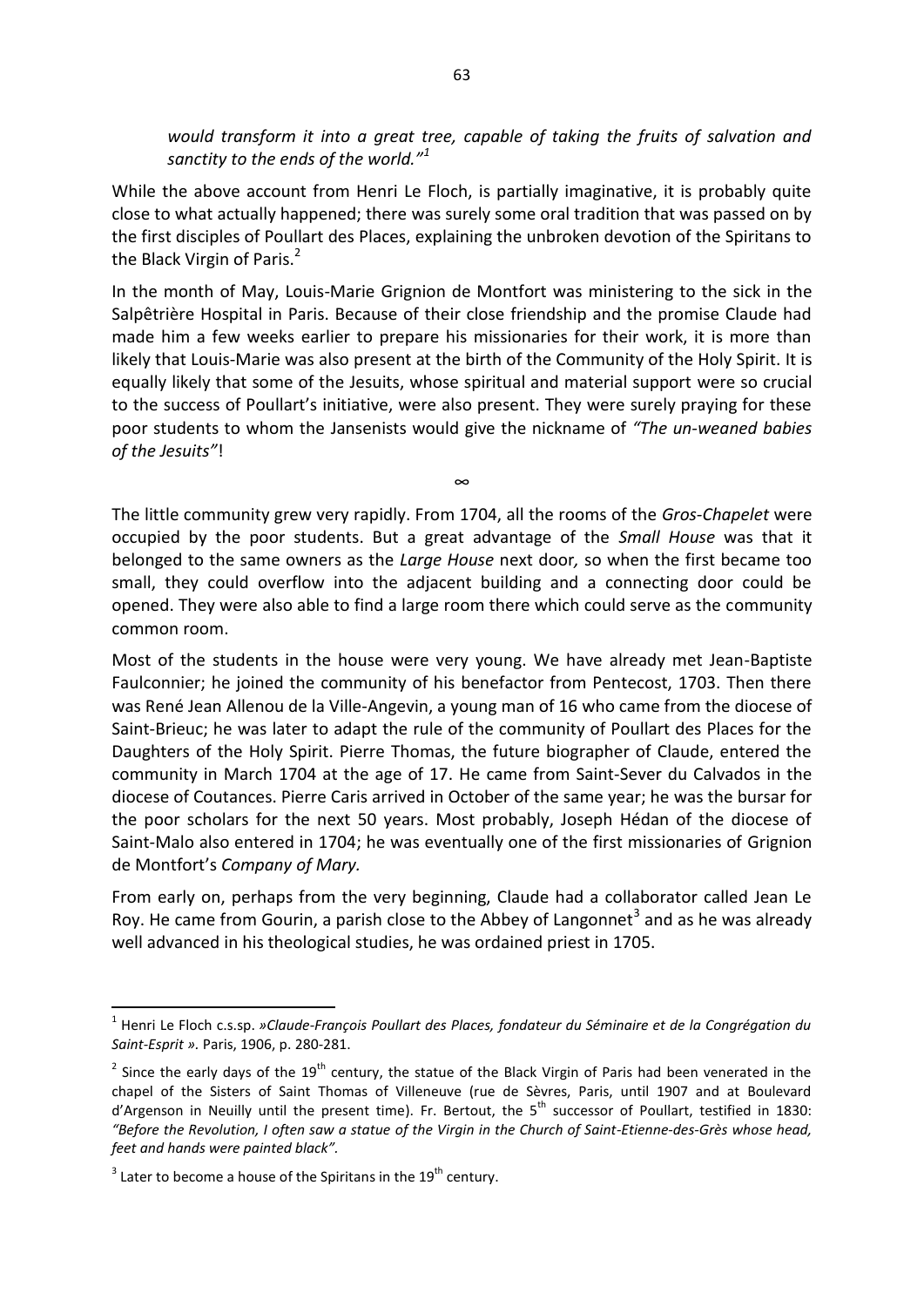All these students were indeed poor. The families of Thomas, Caris and Hédan were peasants or illiterate labourers. Allenou de la Ville-Angevin belonged to the Breton nobility as his name would indicate, but his parents were crippled by debt and could not support him in his seminary training; the diocese of Saint-Brieuc even gave him a free testimonial because of his poverty ("*propter paupertatem").* 

It would be wrong to conclude from this list of names that most of the students at the *Gros-Chapelet* were Bretons. From the start, Poullart des Places wanted his work to be at the service of the whole Church, not just a particular diocese or province. The only things he looked for when interviewing potential candidates were *"poverty, good behaviour and aptitude for study".* It is true that there were very many Breton students in Paris at the time. At the Collège Louis-le-Grand, for example, they were by far the largest contingent after the Parisians. The only reason why there were quite a number of Bretons in the rue des Cordiers was because of the Breton origins of the founder. Anne-Marie Lamisse, a cousin of Claude, had recommended Joseph Hédan, the nephew of one of her tenants from Hingueul. Jean Le Roy was surely pointed in the direction of *Rue des Cordiers* by Claude de Marbeuf, the Abbot of Langonnet, who had certain rights over the parish of Gourin.

Towards the end of 1704, Poullart des Places realised that it would be difficult for him to direct the rapidly growing work he had launched without neglecting his own theological studies. He became alarmed when he experienced a period of aridity in his spiritual life that he attributed to the heavy responsibility he was carrying alone. Although he directed the students towards the Jesuits for their confession (as he had done in Rennes), he still felt the need for a priest in the community. Such a priest would have to be chosen with great care, so he turned to a childhood friend, Fr. Michel-Vincent Le Barbier,<sup>1</sup> who thus became the first Spiritan priest. He was the son of Maître Claude de Barbier, one of the legal advisors of the Poullart des Places family. But it was friendship, rather than business, that had brought the two families together. Like Jeanne Le Meneust, the Le Barbier family came from Saint-Leonard de Fougères and the godmother of Pierre, the youngest brother of Michel-Vincent, was none other than *"Demoiselle Jeanne Le Meneust, Dame des Places".* 

In October 1705, Claude received Jacques-Hyacinthe Garnier into the community. Aged 22, he was a sub-deacon, born at Janzé, a little town in the diocese of Rennes. His arrival in Paris was not just an accident: it most probably resulted from the close friendship of two young religious sisters from the Hôtel-Dieu at Fougères. Their community had been founded in 1678 by four Augustinian Sisters from the Hôpital Saint-Yves in Rennes. Madame la Presidente de Marbeuf took responsibility for the journey of these sisters; three of them travelled with her in her carriage while the fourth was accompanied by a young lady of their Company in a sedan chair. This young lady was probably Miss Jeanne Le Meneust, who was happy for the opportunity to revisit the town of her birth.

On June  $13<sup>th</sup>$ , 1703, Louise Mellet de la Tremblais, the  $38<sup>th</sup>$  religious of the new community, made her profession; she had been born in 1683, the same year as Jacques-Hyacinthe Garnier. From the local parish registers, we learn that there was a great friendship between the Garnier family and the Mellet de la Trembais family. The 39<sup>th</sup> Sister made her profession

 1 Born in Rennes on September 29th, 1679, he was baptised on the same day in the church of Saint-Jean. He was also ordained priest at Rennes, on September 15<sup>th</sup>, 1704.